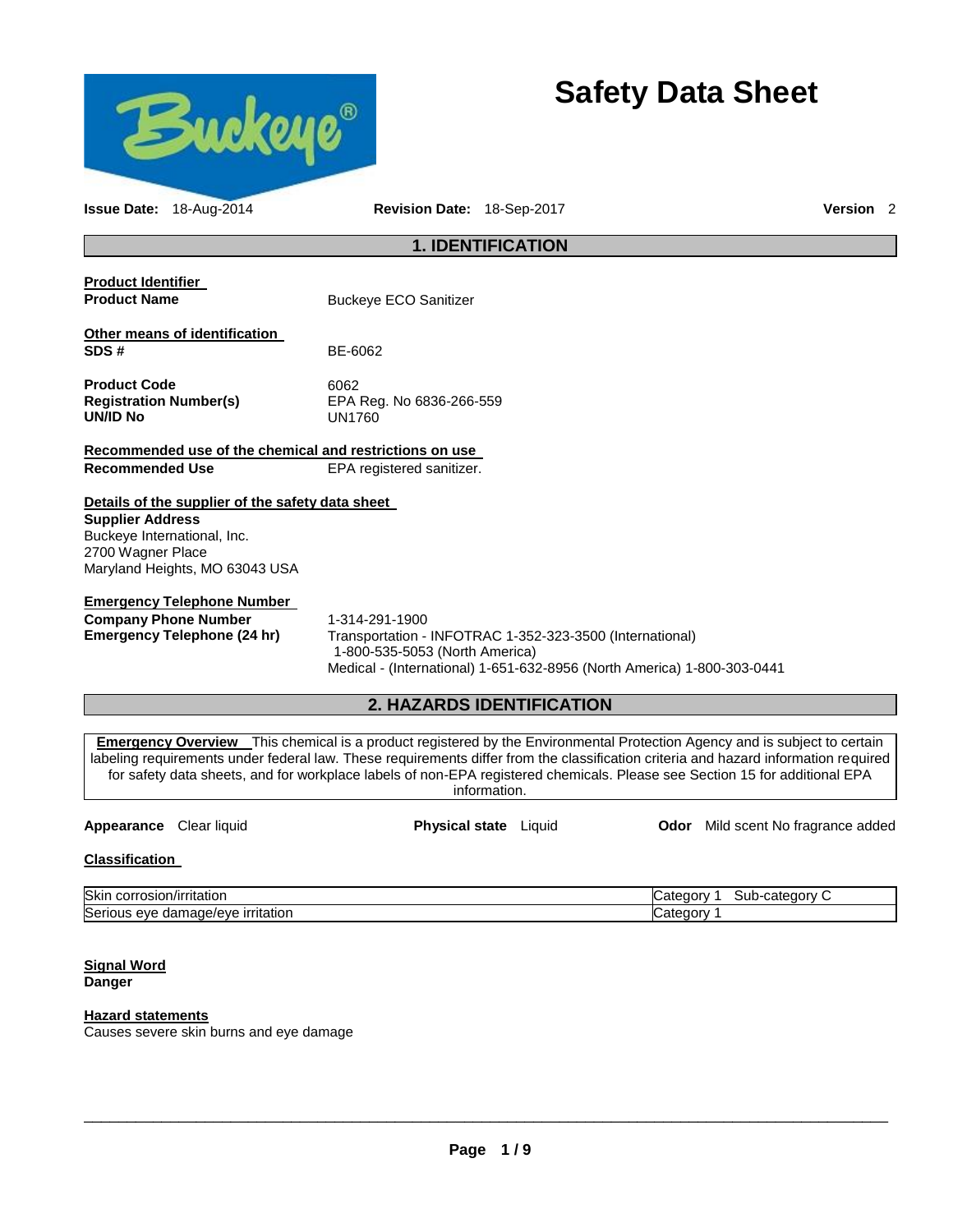

# **Precautionary Statements - Prevention**

Do not breathe dust/fume/gas/mist/vapors/spray Wash face, hands and any exposed skin thoroughly after handling Wear protective gloves/protective clothing/eye protection/face protection

# **Precautionary Statements - Response**

If exposed or concerned: Get medical advice/attention

IF IN EYES: Rinse cautiously with water for several minutes. Remove contact lenses, if present and easy to do. Continue rinsing Immediately call a POISON CENTER or doctor

IF ON SKIN (or hair): Remove/Take off immediately all contaminated clothing. Rinse skin with water/shower

Take off contaminated clothing and wash it before reuse

IF INHALED: Remove victim to fresh air and keep at rest in a position comfortable for breathing

Immediately call a poison center or doctor/physician

IF SWALLOWED: Rinse mouth. Do NOT induce vomiting

# **Precautionary Statements - Storage**

Store locked up

# **Precautionary Statements - Disposal**

Dispose of contents/container to an approved waste disposal plant

# **3. COMPOSITION/INFORMATION ON INGREDIENTS**

| <b>Chemical Name</b>                             | CAS No.    | Weight-%  |
|--------------------------------------------------|------------|-----------|
| Di-n-alkyl Dimethyl Ammonium Chloride            | 68424-95-3 | 4-8       |
| Alkyl dimethyl benzyl ammonium chloride (C12-16) | 68424-85-1 | 3-5       |
| Ethyl Alcohol                                    | 64-17-5    | $0.5 - 3$ |

\*\*If Chemical Name/CAS No is "proprietary" and/or Weight-% is listed as a range, the specific chemical identity and/or percentage of composition has been withheld as a trade secret.\*\*

# **4. FIRST AID MEASURES**

| <b>First Aid Measures</b> |                                                                                                                                                                                                                     |
|---------------------------|---------------------------------------------------------------------------------------------------------------------------------------------------------------------------------------------------------------------|
| <b>General Advice</b>     | Call a poison center or doctor immediately for treatment advice.                                                                                                                                                    |
| <b>Eve Contact</b>        | Rinse immediately with plenty of water, also under the eyelids, for at least 15 minutes. Get<br>medical attention immediately.                                                                                      |
| <b>Skin Contact</b>       | Take off contaminated clothing. Wash off immediately with plenty of water for at least 15<br>minutes. If redness or irritation occurs and persists, seek medical attention.                                         |
| <b>Inhalation</b>         | Remove to fresh air. If breathing is difficult, give oxygen. If not breathing, give artificial<br>respiration. Seek medical attention for further treatment.                                                        |
| Ingestion                 | Have person sip a glass of water if able to swallow. Do not induce vomiting without medical<br>advice. Never give anything by mouth to an unconscious person. Get medical attention to<br>assess further treatment. |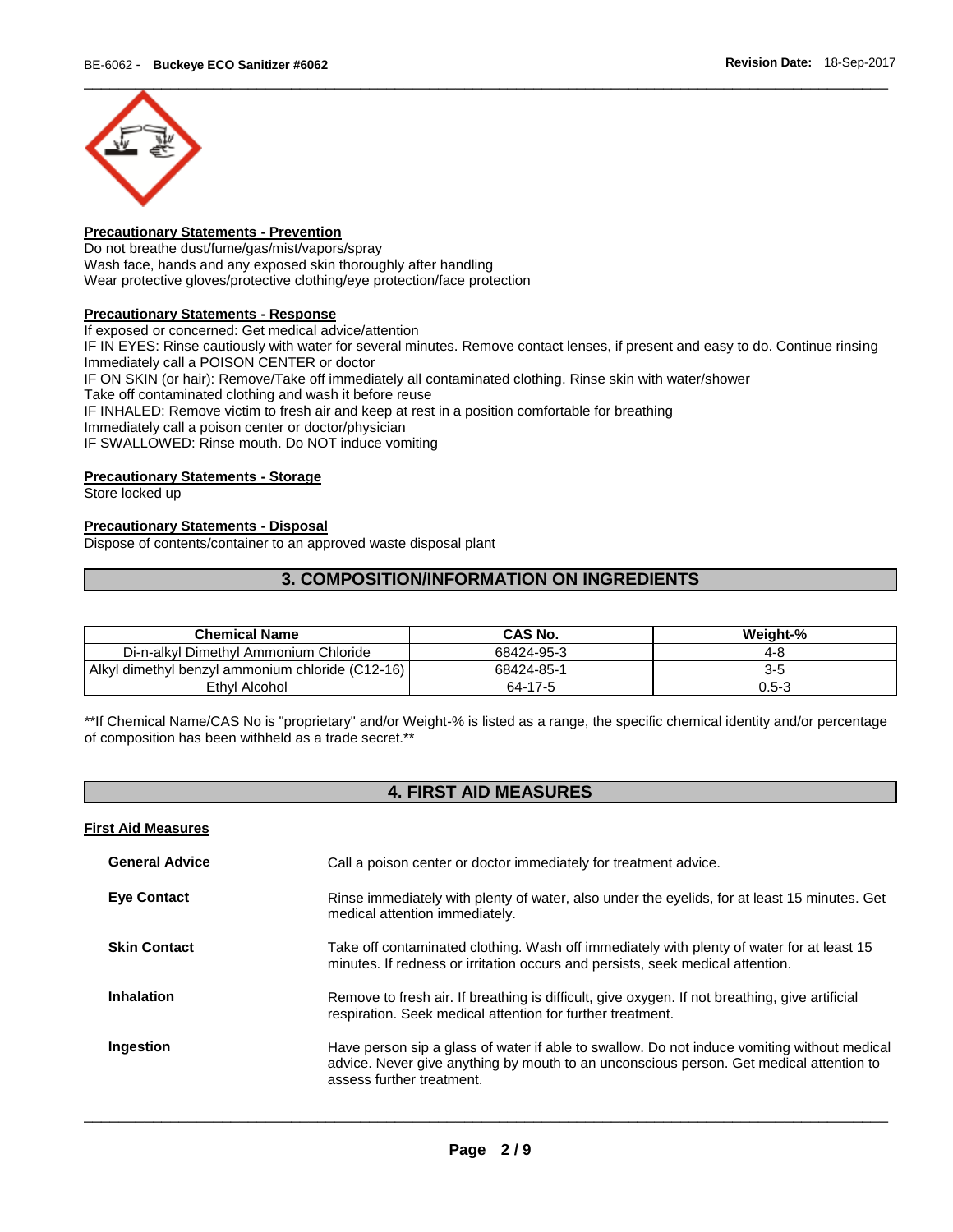#### **Most important symptoms and effects**

| Symptoms                  | May cause eye burns and permanent eye damage. Nausea. Headache. Direct contact with<br>skin can cause irritation or redness. |
|---------------------------|------------------------------------------------------------------------------------------------------------------------------|
|                           | Indication of any immediate medical attention and special treatment needed                                                   |
| <b>Notes to Physician</b> | Treat symptomatically. If the product is ingested, probable mucosal damage may<br>contraindicate the use of gastric lavage.  |

\_\_\_\_\_\_\_\_\_\_\_\_\_\_\_\_\_\_\_\_\_\_\_\_\_\_\_\_\_\_\_\_\_\_\_\_\_\_\_\_\_\_\_\_\_\_\_\_\_\_\_\_\_\_\_\_\_\_\_\_\_\_\_\_\_\_\_\_\_\_\_\_\_\_\_\_\_\_\_\_\_\_\_\_\_\_\_\_\_\_\_\_\_

# **5. FIRE-FIGHTING MEASURES**

# **Suitable Extinguishing Media**

Foam. Water spray (fog). Dry chemical.

### **Unsuitable Extinguishing Media** Not determined.

#### **Specific Hazards Arising from the Chemical**

Combustion products may be toxic. Thermal decomposition can lead to release of irritating and toxic gases and vapors.

**Hazardous Combustion Products** Carbon oxides. Nitrogen oxides (NOx).

# **Protective equipment and precautions for firefighters**

As in any fire, wear self-contained breathing apparatus pressure-demand, MSHA/NIOSH (approved or equivalent) and full protective gear.

# **6. ACCIDENTAL RELEASE MEASURES**

# **Personal precautions, protective equipment and emergency procedures**

| <b>Personal Precautions</b> | Use personal protective equipment as required. |  |
|-----------------------------|------------------------------------------------|--|
|-----------------------------|------------------------------------------------|--|

# **Environmental precautions**

| <b>Environmental precautions</b> | See Section 12 for additional Ecological Information. |
|----------------------------------|-------------------------------------------------------|
|----------------------------------|-------------------------------------------------------|

### **Methods and material for containment and cleaning up**

**Methods for Containment** Prevent further leakage or spillage if safe to do so.

**Methods for Clean-Up** Pick up with mop, wet/dry vac, or absorbent material. Rinse area with clear water and allow floor to dry before allowing traffic.

# **7. HANDLING AND STORAGE**

#### **Precautions for safe handling**

| <b>Advice on Safe Handling</b> | Handle in accordance with good industrial hygiene and safety practice. Do not breathe   |
|--------------------------------|-----------------------------------------------------------------------------------------|
|                                | dust/fume/gas/mist/vapors/spray. Wash face, hands and any exposed skin thoroughly after |
|                                | handling. Keep away from heat/sparks/open flames/hot surfaces. — No smoking. Wear       |
|                                | protective gloves/protective clothing and eye/face protection.                          |

#### **Conditions for safe storage, including any incompatibilities**

| <b>Storage Conditions</b>  | Keep containers tightly closed in a dry, cool and well-ventilated place. Keep container<br>closed when not in use. Store at room temperature. Protect from direct sunlight. Protect<br>from extreme temperatures. Keep cool. Store locked up. |
|----------------------------|-----------------------------------------------------------------------------------------------------------------------------------------------------------------------------------------------------------------------------------------------|
| <b>Packaging Materials</b> | Rinse container before discarding.                                                                                                                                                                                                            |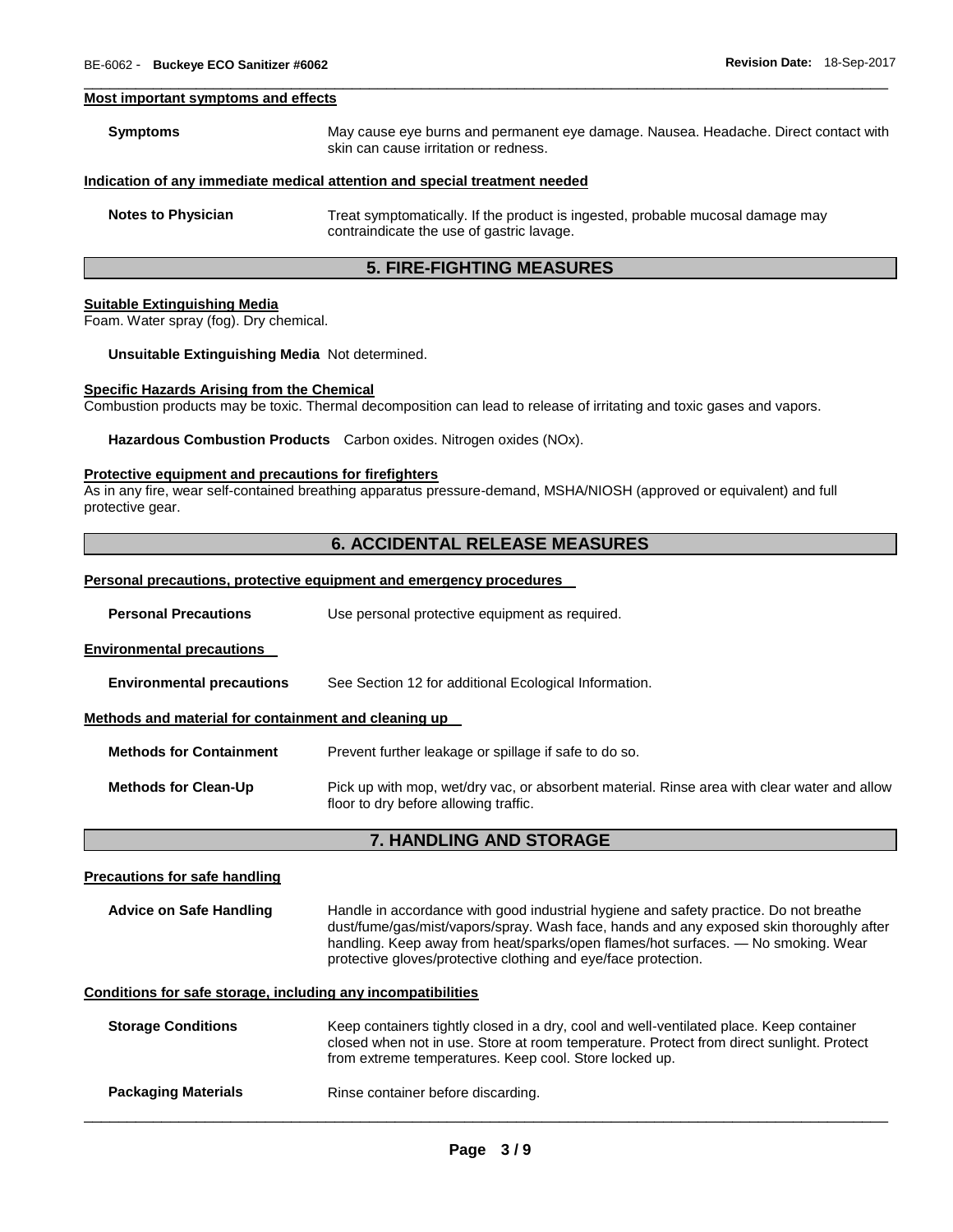**Incompatible Materials** Chlorine bleach. Anionic detergents. Strong oxidizing agents. Strong reducing agents.

# **8. EXPOSURE CONTROLS/PERSONAL PROTECTION**

\_\_\_\_\_\_\_\_\_\_\_\_\_\_\_\_\_\_\_\_\_\_\_\_\_\_\_\_\_\_\_\_\_\_\_\_\_\_\_\_\_\_\_\_\_\_\_\_\_\_\_\_\_\_\_\_\_\_\_\_\_\_\_\_\_\_\_\_\_\_\_\_\_\_\_\_\_\_\_\_\_\_\_\_\_\_\_\_\_\_\_\_\_

# **Exposure Guidelines**

| Chemical Name | <b>ACGIH TLV</b> | <b>OSHA PEL</b>                      | <b>NIOSH IDLH</b>  |
|---------------|------------------|--------------------------------------|--------------------|
| Ethyl Alcohol | STEL: 1000 ppm   | TWA: 1000 ppm                        | IDLH: 3300 ppm     |
| 64-17-5       |                  | TWA: 1900 mg/m $3$                   | TWA: 1000 ppm      |
|               |                  | (vacated) TWA: 1000 ppm              | TWA: 1900 mg/m $3$ |
|               |                  | (vacated) TWA: $1900 \text{ mg/m}^3$ |                    |

# **Appropriate engineering controls**

| <b>Engineering Controls</b> | Apply technical measures to comply with the occupational exposure limits. Showers. |
|-----------------------------|------------------------------------------------------------------------------------|
|                             | Eyewash stations. Ventilation systems.                                             |

# **Individual protection measures, such as personal protective equipment**

| <b>Eve/Face Protection</b>      | Refer to 29 CFR 1910.133 for eye and face protection regulations. Wear safety glasses or<br>goggles to protect against exposure.    |
|---------------------------------|-------------------------------------------------------------------------------------------------------------------------------------|
| <b>Skin and Body Protection</b> | Refer to 29 CFR 1910.138 for appropriate skin and body protection. Wear rubber gloves or<br>other impervious gloves.                |
| <b>Respiratory Protection</b>   | Refer to 29 CFR 1910.134 for respiratory protection requirements. No protective equipment<br>is needed under normal use conditions. |

**General Hygiene Considerations** Handle in accordance with good industrial hygiene and safety practice. Wash hands thoroughly after handling. Wash contaminated clothing before reuse.

# **9. PHYSICAL AND CHEMICAL PROPERTIES**

# **Information on basic physical and chemical properties**

| <b>Physical state</b><br>Appearance                                                                                                 | Liquid<br>Clear liquid                                                 | Odor                                      | Mild scent No fragrance<br>added              |
|-------------------------------------------------------------------------------------------------------------------------------------|------------------------------------------------------------------------|-------------------------------------------|-----------------------------------------------|
| <b>Color</b>                                                                                                                        | Clear                                                                  | <b>Odor Threshold</b>                     | Not determined                                |
| <b>Property</b><br>рH                                                                                                               | Values<br>$7.0 \pm 0.5$ (conc)<br>$7.0 \pm 0.5$ (1:512 dilution)       | Remarks • Method                          |                                               |
| <b>Melting Point/Freezing Point</b><br><b>Boiling Point/Boiling Range</b><br><b>Flash Point</b>                                     | Not determined<br>100 °C / 212<br>°F<br>> 65 °C / > 149<br>°F          |                                           | Pensky-Martens Closed Cup (PMCC) Product does |
| <b>Evaporation Rate</b><br><b>Flammability (Solid, Gas)</b><br><b>Flammability Limits in Air</b>                                    | 1.0<br>n/a-liquid                                                      | not support combustion.<br>(Water = $1$ ) |                                               |
| <b>Upper Flammability Limits</b><br><b>Lower Flammability Limit</b>                                                                 | Not applicable<br>Not applicable                                       |                                           |                                               |
| <b>Vapor Pressure</b><br><b>Vapor Density</b><br><b>Relative Density</b><br><b>Water Solubility</b><br>Solubility in other solvents | Not determined<br>Not determined<br>0.99<br>Infinite<br>Not determined |                                           |                                               |
| <b>Partition Coefficient</b><br><b>Auto-ignition Temperature</b>                                                                    | Not determined<br>Not determined                                       |                                           |                                               |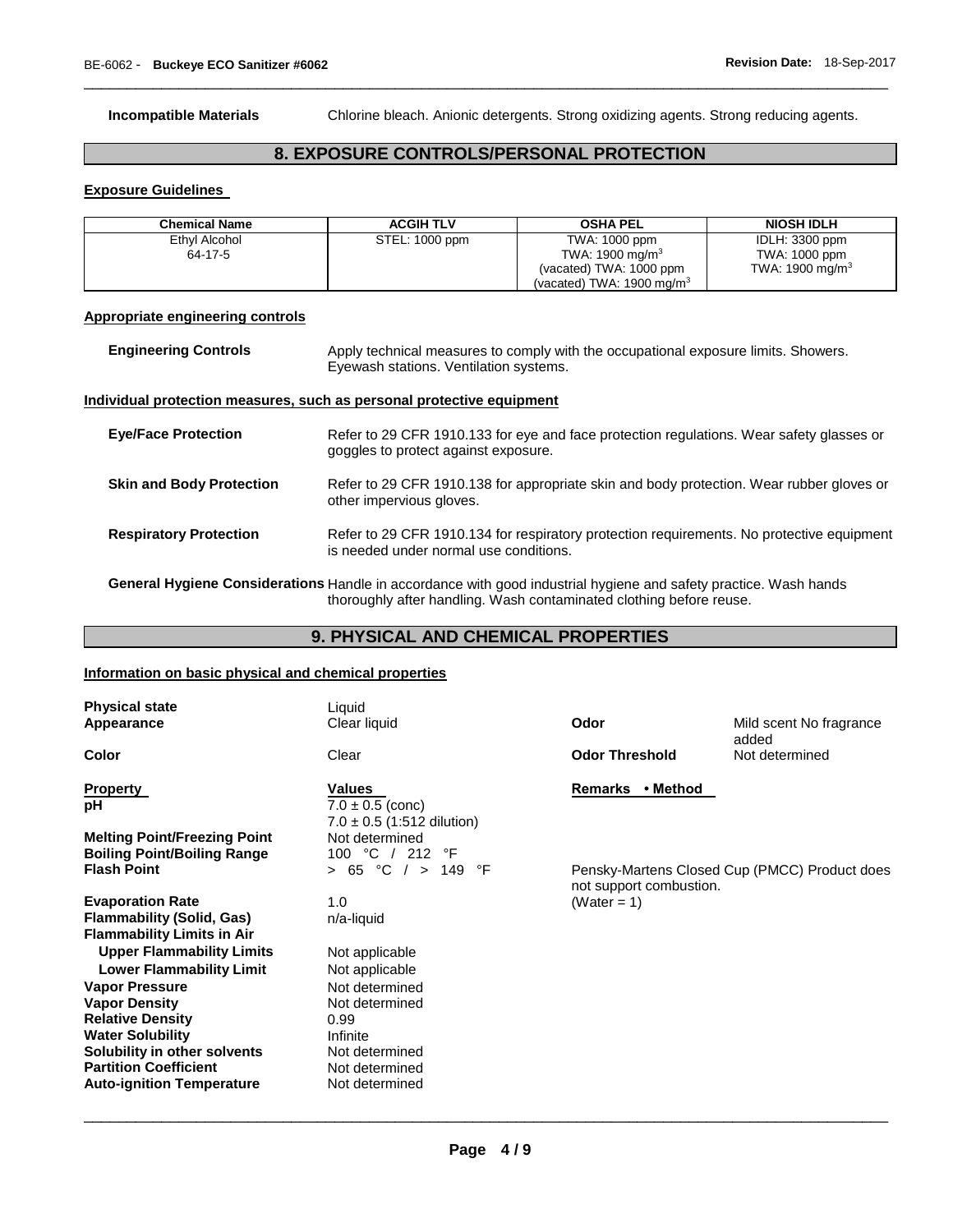| <b>Decomposition Temperature</b> | Not determined |
|----------------------------------|----------------|
| Kinematic Viscosity              | Not determined |
| <b>Dynamic Viscosity</b>         | Not determined |
| <b>Explosive Properties</b>      | Not determined |
| <b>Oxidizing Properties</b>      | Not determined |

# **10. STABILITY AND REACTIVITY**

# **Reactivity**

Not reactive under normal conditions.

### **Chemical Stability**

Stable under recommended storage conditions.

### **Possibility of Hazardous Reactions**

None under normal processing.

**Hazardous Polymerization** Hazardous polymerization does not occur.

# **Conditions to Avoid**

See Sec. 7 Handling & Storage.

# **Incompatible Materials**

Chlorine bleach. Anionic detergents. Strong oxidizing agents. Strong reducing agents.

# **Hazardous Decomposition Products**

Carbon oxides. Nitrogen oxides (NOx). Thermal decomposition can lead to release of irritating and toxic gases and vapors.

# **11. TOXICOLOGICAL INFORMATION**

# **Information on likely routes of exposure**

| <b>Product Information</b> |                           |
|----------------------------|---------------------------|
| <b>Eve Contact</b>         | Causes severe eye damage. |
| <b>Skin Contact</b>        | Causes severe skin burns. |
| <b>Inhalation</b>          | Do not inhale.            |
| Ingestion                  | Do not ingest.            |

# **Component Information**

| <b>Chemical Name</b>                                              | Oral LD50             | <b>Dermal LD50</b> | <b>Inhalation LC50</b>    |
|-------------------------------------------------------------------|-----------------------|--------------------|---------------------------|
| Alkyl dimethyl benzyl ammonium<br>chloride (C12-16)<br>68424-85-1 | (Rat)<br>= 426 mg/kg  |                    |                           |
| Ethyl Alcohol                                                     | (Rat)<br>= 7060 mg/kg |                    | (Rat) 4 h<br>= 124.7 mg/L |
| 64-17-5                                                           |                       |                    |                           |

# **Information on physical, chemical and toxicological effects**

**Symptoms** Please see section 4 of this SDS for symptoms.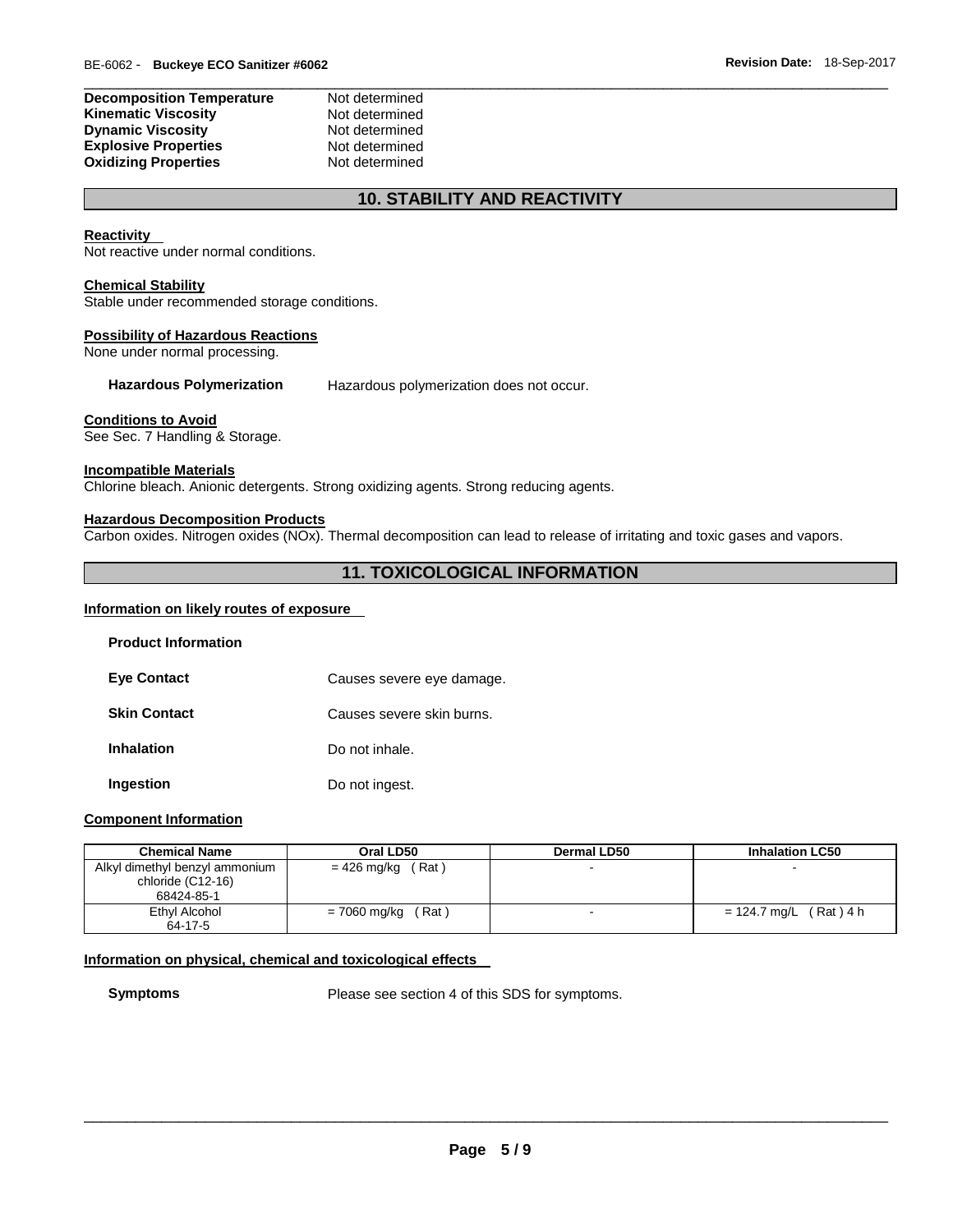# **Delayed and immediate effects as well as chronic effects from short and long-term exposure**

**Carcinogenicity** Ethanol has been shown to be carcinogenic in long-term studies only when consumed as an alcoholic beverage.

| - - -<br>ີhom.<br>Name<br>mıcal | <b>ACGIH</b> | <b>IARC</b> | $\sim$<br>M | <b>OSHA</b> |
|---------------------------------|--------------|-------------|-------------|-------------|
| Ethyl<br>Alcohol<br>.           | יר           | Group       | Known       |             |
| 64.17<br>$\ddot{\phantom{a}}$   |              |             |             |             |

\_\_\_\_\_\_\_\_\_\_\_\_\_\_\_\_\_\_\_\_\_\_\_\_\_\_\_\_\_\_\_\_\_\_\_\_\_\_\_\_\_\_\_\_\_\_\_\_\_\_\_\_\_\_\_\_\_\_\_\_\_\_\_\_\_\_\_\_\_\_\_\_\_\_\_\_\_\_\_\_\_\_\_\_\_\_\_\_\_\_\_\_\_

**Legend** 

*ACGIH (American Conference of Governmental Industrial Hygienists)*

*A3 - Animal Carcinogen* 

*IARC (International Agency for Research on Cancer)*

*Group 1 - Carcinogenic to Humans NTP (National Toxicology Program)*

*Known - Known Carcinogen* 

*OSHA (Occupational Safety and Health Administration of the US Department of Labor)*

*X - Present* 

# **Numerical measures of toxicity**

Not determined

# **12. ECOLOGICAL INFORMATION**

### **Ecotoxicity**

Toxic to aquatic life with long lasting effects.

# **Component Information**

| <b>Chemical Name</b> | Algae/aquatic plants | Fish                             | Crustacea                       |
|----------------------|----------------------|----------------------------------|---------------------------------|
| Ethyl Alcohol        |                      | 12.0 - 16.0: 96 h Oncorhynchus   | 10800: 24 h Daphnia magna mg/L  |
| 64-17-5              |                      | mykiss mL/L LC50 static 13400 -  | EC50 2: 48 h Daphnia magna mg/L |
|                      |                      | 15100: 96 h Pimephales promelas  | EC50 Static 9268 - 14221: 48 h  |
|                      |                      | mg/L LC50 flow-through 100: 96 h | Daphnia magna mg/L LC50         |
|                      |                      | Pimephales promelas mg/L LC50    |                                 |
|                      |                      | static                           |                                 |

# **Persistence/Degradability**

Not determined.

# **Bioaccumulation**

Not determined.

# **Mobility**

| <b>Chemical Name</b> | <b>Coefficient</b><br>Partition |
|----------------------|---------------------------------|
| Ethyl<br>Alcohol     | $-0.32$                         |
| 64-17-5              |                                 |

### **Other Adverse Effects**

Not determined

# **13. DISPOSAL CONSIDERATIONS**

# **Waste Treatment Methods**

| <b>Disposal of Wastes</b>     | Disposal should be in accordance with applicable regional, national and local laws and<br>regulations. |
|-------------------------------|--------------------------------------------------------------------------------------------------------|
| <b>Contaminated Packaging</b> | Disposal should be in accordance with applicable regional, national and local laws and<br>regulations. |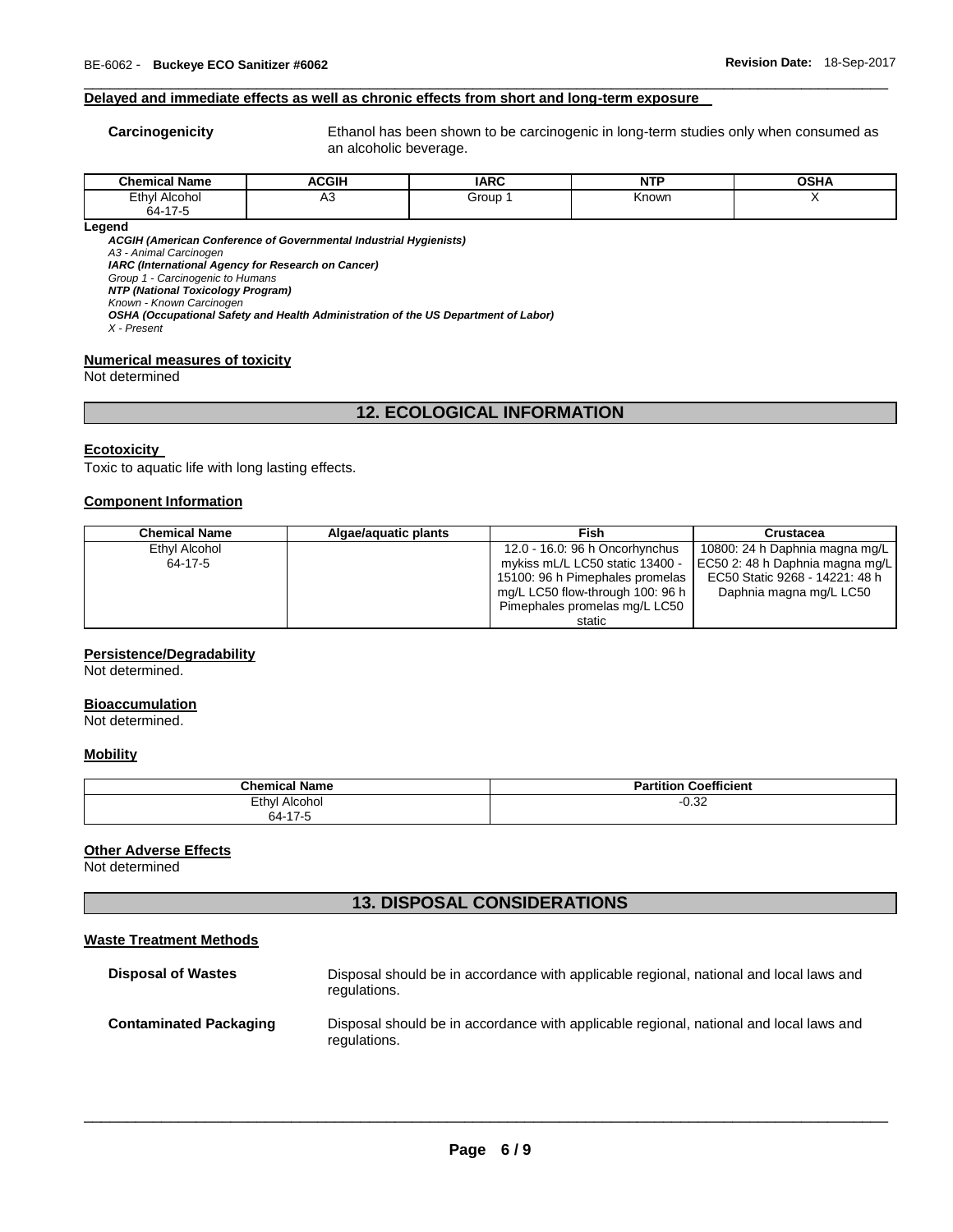# **California Hazardous Waste Status**

| <b>Chemical Name</b>        |                                                                                                                                | <b>California Hazardous Waste Status</b>                    |  |  |
|-----------------------------|--------------------------------------------------------------------------------------------------------------------------------|-------------------------------------------------------------|--|--|
| <b>Ethyl Alcohol</b>        |                                                                                                                                | Toxic                                                       |  |  |
| 64-17-5                     |                                                                                                                                | lgnitable                                                   |  |  |
|                             |                                                                                                                                |                                                             |  |  |
|                             | <b>14. TRANSPORT INFORMATION</b>                                                                                               |                                                             |  |  |
| Note                        | Please see current shipping paper for most up to date shipping information, including<br>exemptions and special circumstances. |                                                             |  |  |
| <b>DOT</b>                  |                                                                                                                                |                                                             |  |  |
| <b>UN/ID No</b>             | <b>UN1760</b>                                                                                                                  |                                                             |  |  |
| <b>Proper Shipping Name</b> |                                                                                                                                | Corrosive liquid, n.o.s. (Dialkyldimethylammonium chloride) |  |  |
| <b>Hazard Class</b>         | 8                                                                                                                              |                                                             |  |  |
| <b>Packing Group</b>        | III                                                                                                                            |                                                             |  |  |
| IATA                        |                                                                                                                                |                                                             |  |  |
| <b>UN/ID No</b>             | UN1760                                                                                                                         |                                                             |  |  |
| <b>Proper Shipping Name</b> | Corrosive liquid, n.o.s. (Dialkyldimethylammonium chloride)                                                                    |                                                             |  |  |
| <b>Hazard Class</b>         | 8                                                                                                                              |                                                             |  |  |
| <b>Packing Group</b>        | $\mathbf{III}$                                                                                                                 |                                                             |  |  |
| <b>IMDG</b>                 |                                                                                                                                |                                                             |  |  |
| <b>UN/ID No</b>             | <b>UN1760</b>                                                                                                                  |                                                             |  |  |
| <b>Proper Shipping Name</b> |                                                                                                                                | Corrosive liquid, n.o.s. (Dialkyldimethylammonium chloride) |  |  |
| <b>Hazard Class</b>         | 8                                                                                                                              |                                                             |  |  |
| <b>Packing Group</b>        | Ш                                                                                                                              |                                                             |  |  |

\_\_\_\_\_\_\_\_\_\_\_\_\_\_\_\_\_\_\_\_\_\_\_\_\_\_\_\_\_\_\_\_\_\_\_\_\_\_\_\_\_\_\_\_\_\_\_\_\_\_\_\_\_\_\_\_\_\_\_\_\_\_\_\_\_\_\_\_\_\_\_\_\_\_\_\_\_\_\_\_\_\_\_\_\_\_\_\_\_\_\_\_\_

# **15. REGULATORY INFORMATION**

# **International Inventories**

| <b>Chemical Name</b>                                | TSCA | <b>DSL/NDSL EINECS/E</b> | <b>LINCS</b> | <b>ENCS</b> | <b>IECSC</b> | <b>KECL</b> | <b>PICCS</b> | <b>AICS</b> |
|-----------------------------------------------------|------|--------------------------|--------------|-------------|--------------|-------------|--------------|-------------|
| Di-n-alkyl Dimethyl<br>Ammonium Chloride            |      |                          |              | Present     |              | Present     |              |             |
| Alkyl dimethyl benzyl<br>ammonium chloride (C12-16) |      |                          |              | Present     | X            | Present     |              |             |
| Ethyl Alcohol                                       |      |                          |              | Present     | X            | Present     |              |             |

### **Legend:**

*TSCA - United States Toxic Substances Control Act Section 8(b) Inventory* 

*DSL/NDSL - Canadian Domestic Substances List/Non-Domestic Substances List* 

*EINECS/ELINCS - European Inventory of Existing Chemical Substances/European List of Notified Chemical Substances* 

*ENCS - Japan Existing and New Chemical Substances* 

*IECSC - China Inventory of Existing Chemical Substances* 

*KECL - Korean Existing and Evaluated Chemical Substances* 

*PICCS - Philippines Inventory of Chemicals and Chemical Substances* 

*AICS - Australian Inventory of Chemical Substances* 

# **US Federal Regulations**

#### **CERCLA**

This material, as supplied, does not contain any substances regulated as hazardous substances under the Comprehensive Environmental Response Compensation and Liability Act (CERCLA) (40 CFR 302) or the Superfund Amendments and Reauthorization Act (SARA) (40 CFR 355).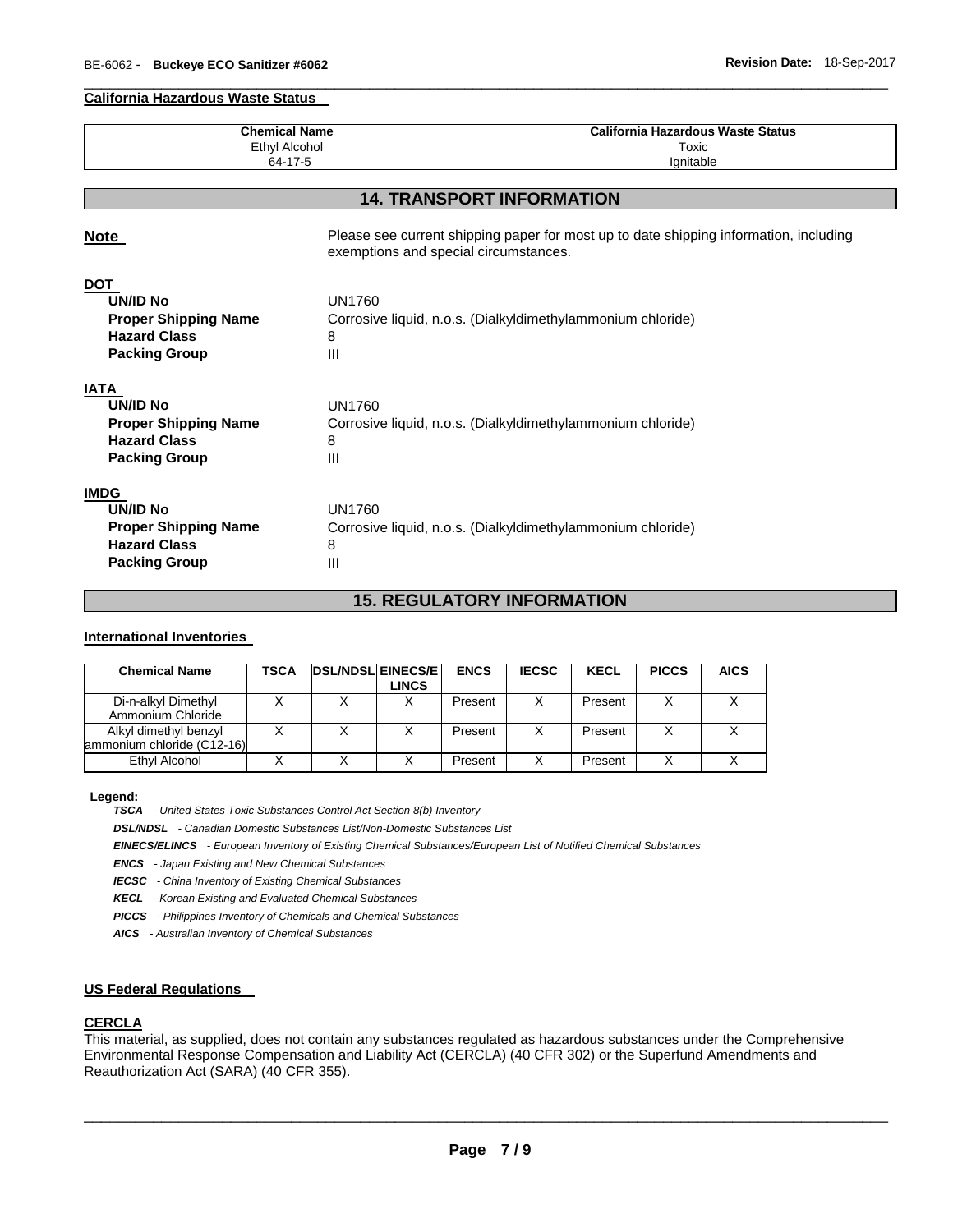# **SARA 313**

Not determined

# **CWA (Clean Water Act)**

This product does not contain any substances regulated as pollutants pursuant to the Clean Water Act (40 CFR 122.21 and 40 CFR 122.42)

\_\_\_\_\_\_\_\_\_\_\_\_\_\_\_\_\_\_\_\_\_\_\_\_\_\_\_\_\_\_\_\_\_\_\_\_\_\_\_\_\_\_\_\_\_\_\_\_\_\_\_\_\_\_\_\_\_\_\_\_\_\_\_\_\_\_\_\_\_\_\_\_\_\_\_\_\_\_\_\_\_\_\_\_\_\_\_\_\_\_\_\_\_

# **US State Regulations**

# **California Proposition 65**

This product contains the following Proposition 65 chemicals.

| <b>Chemical Name</b>    | <b>California Proposition 65</b> |
|-------------------------|----------------------------------|
| Ethyl Alcohol - 64-17-5 | Carcinogen                       |
|                         | Developmental                    |

# **U.S. State Right-to-Know Regulations**

| <b>Chemical Name</b>          | <b>New Jersey</b> | ssachusetts<br>ма | Pennsvlvania |
|-------------------------------|-------------------|-------------------|--------------|
| Ethyl Alcohol                 |                   | . .               |              |
| $\overline{A}$<br>64-<br>17 C |                   |                   |              |

### **EPA Pesticide Registration Number** EPA Reg. No. 6836-266-559

### **EPA Statement**

This chemical is a pesticide product registered by the Environmental Protection Agency and is subject to certain labeling requirements under federal pesticide law. These requirements differ from the classification criteria and hazard information required for safety data sheets, and for workplace labels of non-pesticide chemicals. Following is the hazard information as required on the pesticide label:

# **EPA Pesticide Label**

Signal Word: Danger

Corrosive. Causes irreversible eye damage and skin burns. Do not get in eyes, on skin, or on clothing. Harmful if swallowed or absorbed through the skin. Wear protective eyewear (goggles, face shield or safety glasses), protective clothing and protective gloves (rubber, chemical resistant) when handling. Wash thoroughly with soap and water after handling and before eating, drinking, chewing gum, using tobacco, or using the toilet. Remove and wash contaminated clothing before reuse.

# **Difference between SDS and EPA pesticide label**

|                               | <b>EPA</b>                              | <b>OSHA</b>               |
|-------------------------------|-----------------------------------------|---------------------------|
| <b>Signal Word</b>            | Danger                                  | Danger                    |
| Acute toxicity - oral         | Harmful if swallowed                    | N/A                       |
| Acute toxicity - dermal       | Harmful if absorbed through the<br>skin | N/A                       |
| Skin corrosion/irritation     | Causes skin burns                       | Causes severe skin burns  |
| Serious eye damage/irritation | Causes irreversible eye damage          | Causes serious eye damage |